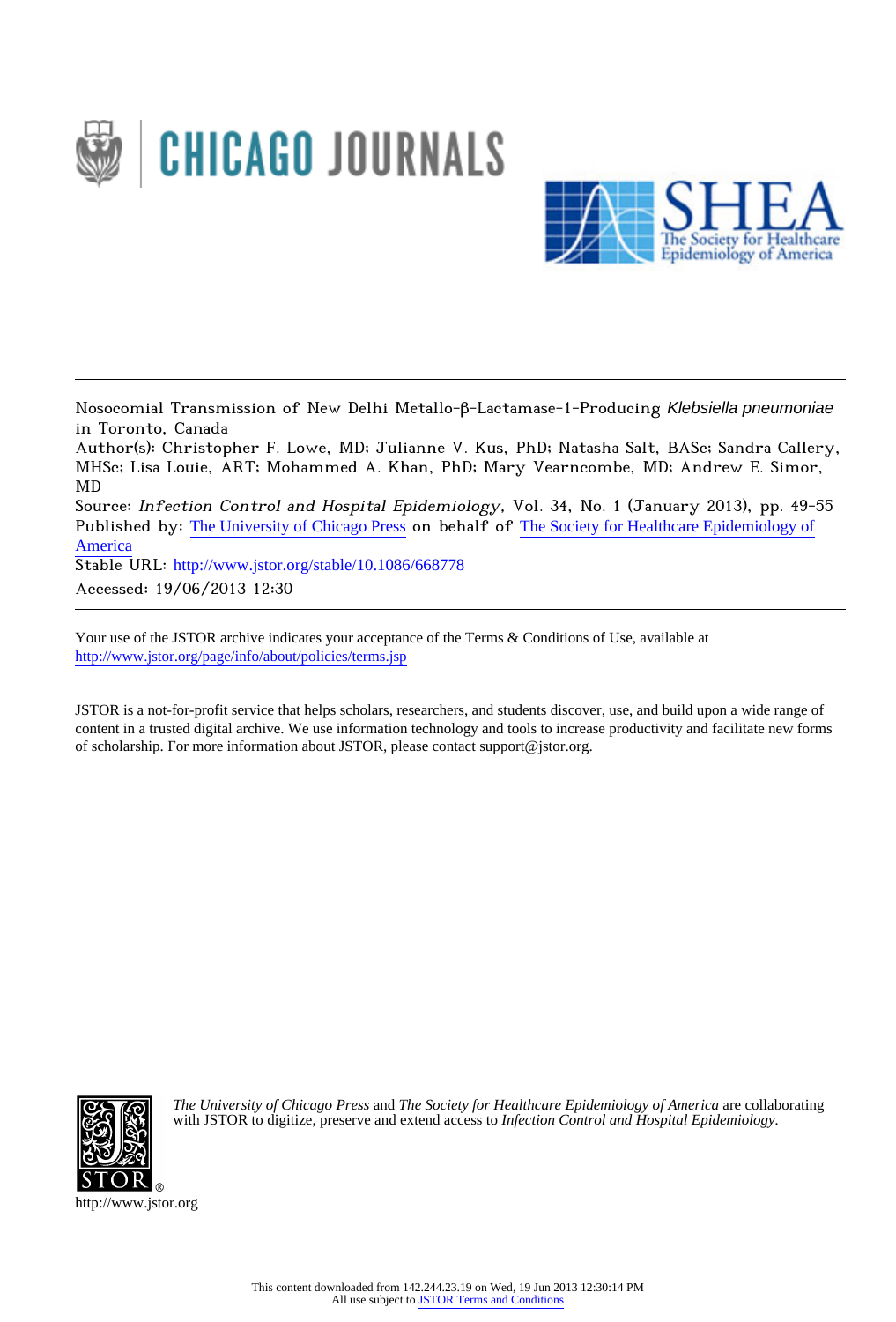original article

# **Nosocomial Transmission of New Delhi Metallo-β-Lactamase-1-Producing** *Klebsiella pneumoniae* **in Toronto, Canada**

**Christopher F. Lowe, MD;1 Julianne V. Kus, PhD;1 Natasha Salt, BASc;<sup>2</sup> Sandra Callery, MHSc;2 Lisa Louie, ART;2** Mohammed A. Khan, PhD;<sup>1</sup> Mary Vearncombe, MD;<sup>1,2</sup> Andrew E. Simor, MD<sup>1,2</sup>

DESIGN. An analysis of a cluster of New Delhi metallo- $\beta$ -lactamase-1-producing *Klebsiella pneumoniae* (NDM1-Kp) and a retrospective case-cohort analysis of risk factors for acquisition in contacts of NDM1-Kp-positive patients.

SETTING. A 1,100-bed Canadian academic tertiary care center.

patients. Two index patients positive for NDM1-Kp as well as 45 contacts (roommates, ward mates, or environmental contacts) were investigated.

methods. Retrospective chart reviews of all patients colonized or infected with NDM1-Kp as well as contacts of these patients were performed in order to describe the epidemiology and impact of infection prevention and control measures. A case-cohort analysis was conducted investigating 45 contacts of NDM1-Kp-positive patients to determine risk factors for acquisition of NDM1-Kp. Rectal swabs were screened for NDM1-Kp using chromogenic agar. Presence of  $bla_{\text{NDM-1}}$  was confirmed by multiplex polymerase chain reaction. Clonality was assessed with pulsed-field gel electrophoresis (PFGE) using restriction enzyme *Xba*I.

results. Two index cases carrying NDM1-Kp with different PFGE patterns were identified. Nosocomial transmission to 7 patients (4 roommates, 2 ward mates, and 1 environmental contact) was subsequently identified. Risk factors for acquisition of NDM1-Kp were a history of prior receipt of certain antibiotics (fluoroquinolones [odds ratio (OR), 16.8 (95% confidence interval [CI], 1.30–58.8); *P* = .005], trimethoprim-sulfamethoxazole [OR, 11.3 (95% CI, 1.84–70.0);  $P = .01$ ], and carbapenems [OR, 16.8 (95% CI, 1.79–157.3);  $P =$ .04]) and duration of exposure to NDM1-Kp-positive roommates (26.5 vs 6.7 days;  $P < .001$ ).

conclusion. Two distinct clones of NDM1-Kp were transmitted to 7 inpatient contacts over several months. Implementation of contact precautions, screening of contacts for NDM1-Kp carriage, and attention to environmental disinfection contributed to the interruption of subsequent spread of the organism. The appropriate duration and frequency of screening contacts of NDM1-Kp-positive patients require further study.

*Infect Control Hosp Epidemiol* 2013;34(1):49-55

The spread of gram-negative bacteria possessing the New Delhi metallo- $\beta$ -lactamase-1 (NDM-1) enzyme poses an emerging threat to public health. The NDM-1 enzyme hydrolyzes all  $\beta$ -lactams, including penicillins, cephalosporins, and carbapenems, with the exception of aztreonam.<sup>1</sup> Tigecycline and colistin are often the only remaining active antimicrobial agents, since *bla*<sub>NDM-1</sub>-encoding plasmids typically possess multiple resistance determinants.<sup>2</sup>

Since its discovery in a strain of *Klebsiella pneumoniae* isolated from a Swedish patient previously hospitalized in India in 2008,<sup>3</sup> NDM-1 has been identified in multiple genera of gram-negative bacteria and has disseminated worldwide.<sup>4</sup> In Canada, colonization or infection with NDM-1-producing organisms has primarily been associated with importation from medical tourism or hospitalization during travel to an

endemic area.5-8 Autochthonous acquisition of NDM-1-producing *Morganella morganii* has been described in Ontario previously, indicating the potential for local acquisition of  $bla_{\text{NDM-1}}$  in Canada.<sup>5</sup>

Infection control guidelines for the prevention of carbapenem-resistant *Enterobacteriaceae* (CRE) have been developed by the Public Health Agency of Canada.<sup>9</sup> Perhaps because of the currently low incidence of CRE in Canada,<sup>10</sup> infection control strategies for CRE are variable, with institutions in various stages of adopting new guidelines.<sup>11</sup> In January 2011, our institution identified an NDM-1-producing *K. pneumoniae* (NDM1-Kp) from a patient who had recently returned from India. We describe the subsequent cluster of nosocomial transmissions, the infection control interventions adopted to prevent transmission, and a case-

Affiliations: 1. Department of Laboratory Medicine and Pathobiology, University of Toronto, Toronto, Ontario, Canada; 2. Sunnybrook Health Sciences Centre, Toronto, Ontario, Canada.

Received May 26, 2012; accepted August 26, 2012; electronically published November 20, 2012.

<sup>-</sup> 2012 by The Society for Healthcare Epidemiology of America. All rights reserved. 0899-823X/2013/3401-0007\$15.00. DOI: 10.1086/668778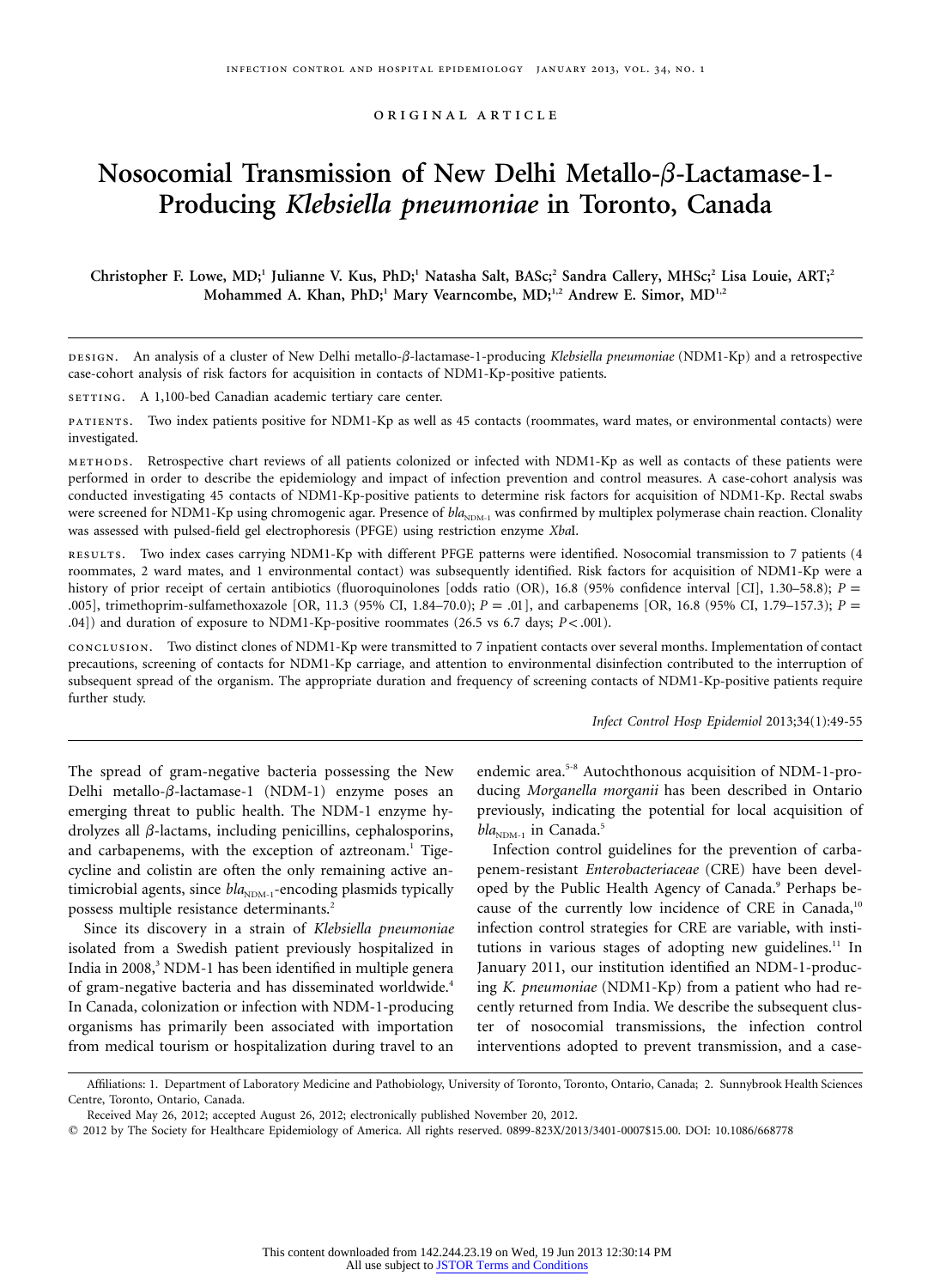cohort analysis of risk factors for nosocomial acquisition of NDM1-Kp.

## methods

## **Study Site**

The study site was a 1,100-bed tertiary care teaching hospital in Toronto, Ontario, Canada. Research ethics board approval was obtained for this study.

# **Infection Control Practices**

Before January 2011, patients infected or colonized with CRE were placed on contact precautions until the patient was discharged. Admission screening for CRE was not routinely performed but was done for contacts of patients with a newly identified CRE. Contacts of CRE-positive patients were preemptively placed on contact precautions and required 3 negative rectal screens over 2 weeks before discontinuation of precautions. Urine, open wounds, indwelling devices, exit sites, and endotracheal tube specimens were also collected for screening, if appropriate. Ward surveillance (screening) once a week for 3 weeks of all patients on a unit was conducted when a new index patient was identified. If the point prevalence surveys were negative, no further investigation was conducted.

#### **Microbiology**

Clinical samples were processed using conventional microbiology methods. Antimicrobial susceptibility testing was performed utilizing the VITEK2 automated system (bioMérieux). Colistin and tigecycline susceptibility testing was performed using Etest (bioMérieux). Clinical isolates with an ertapenem minimum inhibitory concentration of 1.0 mg/L or greater underwent confirmatory testing by Etest<sup>12</sup> and in-house polymerase chain reaction (PCR) for the presence of carbapenemases. The multiplex PCR targeted the carbapenemases bla<sub>NDM-1</sub> and bla<sub>KPC</sub> using primers NDM1-F (5' AAA GTC AGG CTG TGT TGC G 3'), NDM1-R (5' ATC TCG ACA TGC CGG GTT TC 3'),<sup>3</sup> KPC-F (5' ATG TCA CTG TAT CGC CGT CT 3'), and KPC-R (5' TTG TCA TCC TTG TTA GGC GC 3').<sup>13</sup> PCR for other  $\beta$ -lactamases included *bla*<sub>CTX-M</sub>, *bla*<sub>TEM</sub>, *bla*<sub>SHV</sub>, bla<sub>OXA-1</sub>, and *bla*<sub>CMY-2</sub>.<sup>6</sup> The 2011 EUCAST *Enterobacteriaceae* breakpoints were used for colistin,<sup>14</sup> while tigecycline susceptibility was based on the product monograph of tigecycline approved by Health Canada (susceptible,  $\leq$ 2 mg/L; intermediate, 4 mg/L; resistant,  $\geq 8$  mg/L).<sup>15</sup>

Before July 2011, rectal swabs to screen for asymptomatic CRE colonization were planted on MacConkey agar with cefpodoxime (2 mg/L; Oxoid); after this time, these specimens were planted on Colorex CHROMagar KPC (Alere). Suspicious colonies (growth on MacConkey cefpodoxime agar and resistance to ertapenem or any growth on the CHROMagar KPC) were confirmed by PCR assay for carbapenemaseencoding genes.

For environmental samples, gauze moistened with sterile saline was used to swab surfaces. The gauze was then enriched in Letheen Broth (Difco-BBL) for 18-24 hours at 37°C, after which  $~50$  µL was plated onto CRE screening media using a swab.

## **Pulsed-Field Gel Electrophoresis (PFGE)**

Genetic relatedness of NDM1-Kp was analyzed by PFGE using a CHEF-DR III System (Bio-Rad Laboratories), according to the Centers for Disease Control and Prevention PulseNet protocol with the restriction enzyme *Xba*I.<sup>16</sup>

#### **Case-Cohort Analysis**

The medical records of all patients with NDM1-Kp were reviewed. Inpatient contacts of these patients who subsequently had at least 1 negative rectal screen culture for NDM-1-producing organisms were identified, and their medical records were also reviewed. Contacts were designated as roommates, ward mates, or environmental contacts. For patients with multiple exposures, categorization was based on the patients' highest level of exposure (roommate > environmental contact > ward mate). Roommates were defined as patients who shared a room occupied by an NDM1-Kp case at the same time, while ward mates were patients who did not share a room with an NDM1-Kp case but were on the same ward as a case patient. Environmental contact was defined as a patient who was admitted to a room directly following the discharge of an NDM1- Kp-positive patient but did not share a room with an NDM1- Kp-positive patient previously. Duration of exposure to NDM1-Kp for contacts was calculated on the basis of the cumulative number of days spent at each exposure level (roommate vs ward mate vs environmental contact). Clinical data including date of admission, location of hospital stay, level of NDM1-Kp exposure (roommate, ward mate, or environmental contact), clinical diagnosis, course in hospital, past medical history, medical interventions (eg, surgery, central line insertions, tracheostomy, Foley catheters), antibiotic history (within 3 months from a positive culture, the first negative CRE screen for contacts, or the earliest exposure date for contacts discharged before being screened for CRE), and history of colonization or infection with other antibiotic-resistant organisms (methicillin-resistant *Staphylococcus aureus*, vancomycin-resistant enterococci, extended-spectrum  $\beta$ -lactamase-producing *Enterobacteriaceae*, and *Clostridium difficile*) were recorded. Median time to detection for contacts was calculated on the basis of the date of the first probable exposure to an NDM1- Kp-positive patient to the contact's first positive NDM1-Kp culture (from any site).

# **Statistics**

For categorical variables in the case-cohort study, univariate analysis with the Fisher exact test was utilized. Student *t* test was used for continuous variables (SAS 9.2). Statistical significance was defined as a *P* value less than .05.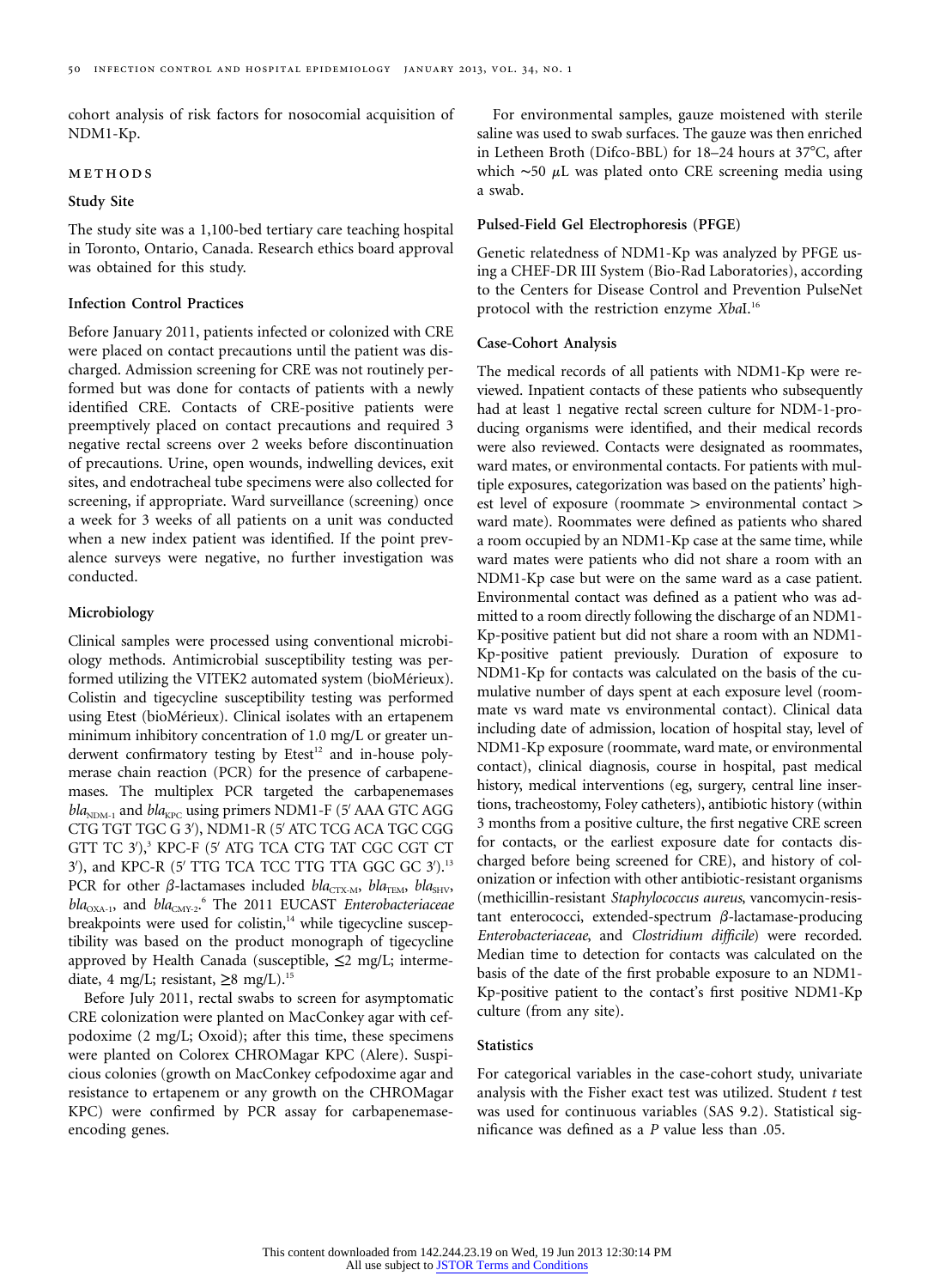# **NDM1-Kp Cluster**

Between January 2011 and March 2012, 9 patients were identified with NDM1-Kp. PFGE revealed 2 distinct clones. The index patient for clone 1 had previously received health care in India and was admitted to our institution for 7 days. Urine cultures yielded NDM1-Kp postdischarge; therefore, the patient was not in precautions during his admission. The index case for clone 2 had no previous travel to the Indian subcontinent and was identified only after being discharged from our hospital to a rehabilitation facility. Table 1 summarizes the exposure history and microbiological investigation for NDM1-Kp-positive patients. Nine patients were colonized with NDM1-Kp, of which 4 patients had clinical infections (2 urinary tract infections and 2 bloodstream infections). All isolates of both clones of NDM1-Kp were resistant to all  $\beta$ lactams, fluoroquinolones, aminoglycosides, and trimethoprim-sulfamethoxazole (TMP-SMX) but susceptible to colistin. Clone 1 had intermediate susceptibility to tigecycline, while clone 2 was susceptible. PCR for  $\beta$ -lactamase genes identified  $bla_{NDM-1}$ ,  $bla_{CTX-M}$ ,  $bla_{CMY-2}$ , and  $bla_{SHV}$  in clone 1, while clone 2 possessed *bla*<sub>NDM-1</sub>, *bla*<sub>CTX-M</sub>, *bla*<sub>OXA-1</sub>, and *bla*<sub>SHV</sub>. Median time to detection of NDM1-Kp in contacts after their first potential exposure was 53 days.

Environmental contact accounted for transmission to 1 patient. Patient I occupied the same room that had previously been shared by patients E and F for 166 days. Environmental sampling of this room during patients E and F's stay included bed rails, light switches, bedside tables, ventilators, cardiac monitors, supply carts, intravenous poles, and handwashing sinks/faucets. NDM1-Kp was recovered only from culture of the handwashing sinks/faucets in the room and was positive (2/6 samples) on repeat testing 4 and 5 months after the initial positive result. Screening of the bathroom sink in the room was negative (0/14), as were sinks on other units where NDM1-Kp-positive patients occupied (0/12). Repeat testing

of other environmental surfaces was not conducted, since all initial cultures were negative.

#### **Case-Cohort Analysis**

In total, 126 patients were identified as contacts of NDM-1 positive patients, with 45 available for follow-up (25 roommates, 15 ward mates, and 5 environmental contacts). Of the 7 patients who subsequently acquired NDM1-Kp, 4 (57.1%) were roommates, 2 (28.6%) were ward mates, and 1 (14.3%) was an environmental contact. Univariate analysis of potential risk factors for NDM1-Kp acquisition identified a history of certain antibiotics (penicillins, fluoroquinolones, macrolides, TMP-SMX, vancomycin, and carbapenems) and mean duration of exposure to NDM1-Kp-positive roommates as significant (Table 2). Duration of exposure to an NDM1-Kpcolonized or -infected patient for roommate contacts was significantly longer in those that acquired NDM1-Kp compared with those that did not (26.5 vs 6.7 days;  $P < .001$ ). A multivariate analysis of potential risk factors for NDM1-Kp acquisition was not done, since the number of cases was too small.

## **Infection Control Interventions**

Admission screening for CRE was extended to include patients with a receipt of health care in an endemic region. Following identification of a patient with NDM1-Kp, screening of contacts was done on days 1, 7, 14, and 21. Ward prevalence screens were done when a new case was identified.

Over the course of the investigation, 22 patients were screened within 1 week after suspected exposure; 10 completed 3 weekly screens separated by 1 week, 5 completed 2 weekly screens, and 7 had 1 negative follow-up screen. A flag in the electronic patient record allowed identification of contacts, enabling contact precautions and screening to be initiated for those who were not screened if they were readmitted or seen in clinic. Fifteen patients had a subsequent visit to our hospital (inpatient or outpatient) a median of 165 days

TABLE 1. Clinical Review of Patients with a Positive New Delhi Metallo- $\beta$ -Lactamase-1 (NDM-1)-Producing *Klebsiella pneumoniae* Culture

| Patient | Presumed<br>contact | Exposure length,<br>days |              |              | First positive isolate |                  | Infection   | Estimated<br>time to<br>detection. | Mode of                 | Previous negative<br>CRE screens | NDM1- |
|---------|---------------------|--------------------------|--------------|--------------|------------------------|------------------|-------------|------------------------------------|-------------------------|----------------------------------|-------|
|         |                     | R                        | W            | E            | Isolate                | Date             | (site)      | $days^a$                           | detection               | (dates)                          | Кp    |
| A       | Index 1             |                          |              |              | Urine                  | January 19       | Yes (UTI)   | $\cdots$                           | Clinical                | No                               |       |
| B       | А                   | $\mathbf{0}$             |              | $\mathbf{0}$ | Urine                  | April 18         | Yes (UTI)   | 90                                 | Clinical                | No                               |       |
| C       | B                   | $\mathbf{0}$             | 11           | $\Omega$     | Blood                  | July 2           | Yes (blood) | 111                                | Clinical                | No                               |       |
| D       | C                   | 29                       | $\Omega$     | $\Omega$     | Rectal                 | July 5           | No          | 30                                 | Point prevalence screen | N <sub>0</sub>                   |       |
| E       | D                   | 31                       | 20           | $\Omega$     | Rectal                 | August 25        | Yes (blood) | 55                                 | Point prevalence screen | Urine, rectal (July 8, 14)       |       |
| F       | E                   | 24                       | 35           | $\Omega$     | Urine                  | August 21        | No          | 24                                 | Point prevalence screen | Urine, rectal (July 25)          |       |
| G       | Index 2             | $\cdots$                 | $\cdots$     | $\cdots$     | Wound                  | September 14     | No          | $\cdots$                           | Clinical                | No                               |       |
| Н       | G                   | 22                       | 8            | $\Omega$     | Rectal                 | October 3        | No          | 53                                 | Contact tracing screen  | Urine, rectal (September 22)     |       |
|         | F (room)            | $\Omega$                 | $\mathbf{0}$ | 18           | Urine                  | February 2, 2012 | No          | 20                                 | Contact tracing screen  | Urine, rectal (January 18)       |       |

note. CRE, carbapenem-resistant *Enterobacteriaceae*; E, environmental contact; NDM1-Kp, NDM-1-producing *Klebsiella pneumoniae*; R, roommate; UTI, urinary tract infection; W, ward mate.

<sup>a</sup> Based on first probable exposure.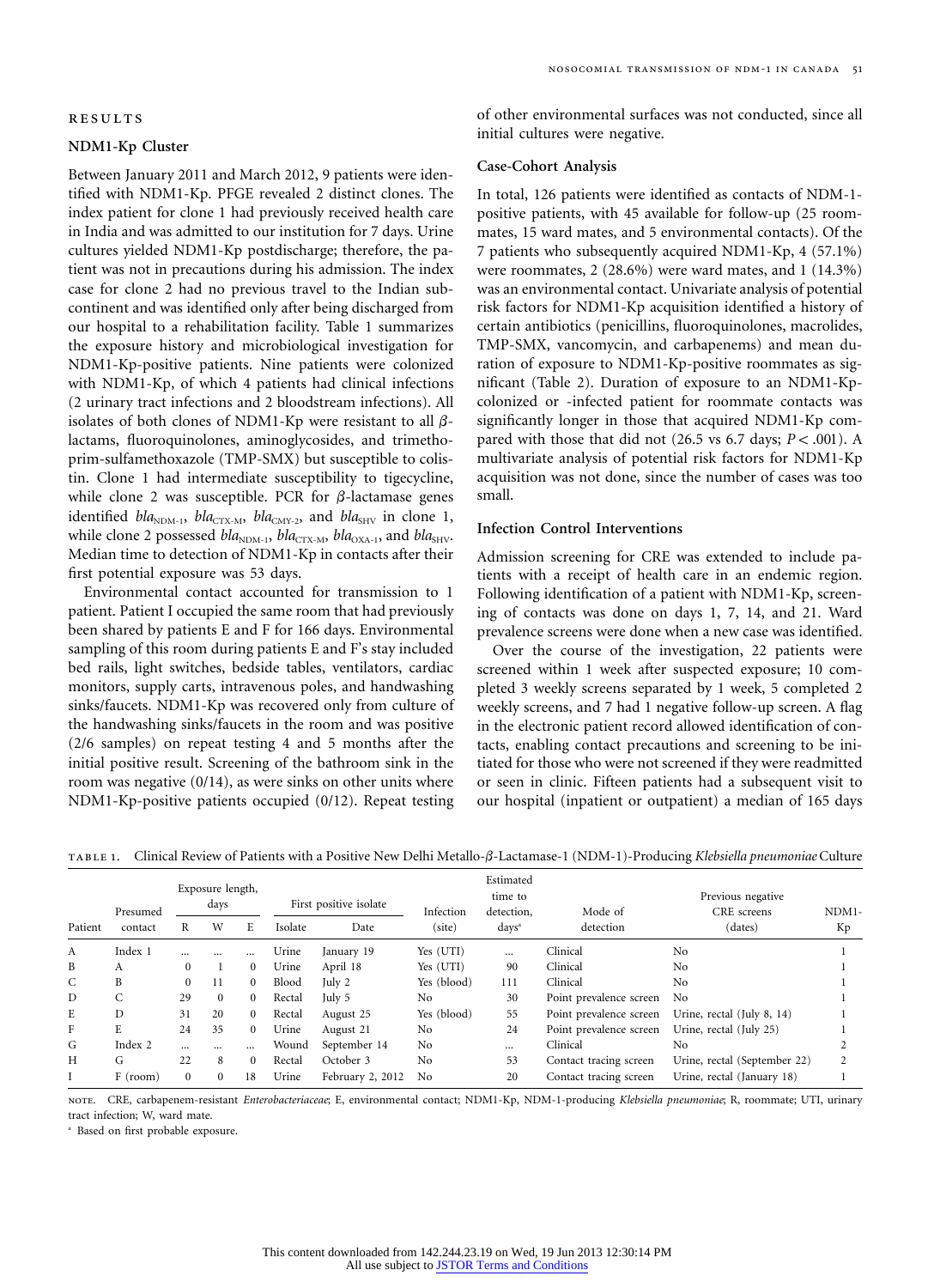|                                               |                       | NDM1-Kp                | OR                    | 95% CI                      | Ρ            |
|-----------------------------------------------|-----------------------|------------------------|-----------------------|-----------------------------|--------------|
| Risk factor                                   | Positive<br>$(N = 7)$ | Negative<br>$(N = 38)$ |                       |                             |              |
| Type of exposure to NDM1-Kp                   |                       |                        |                       |                             |              |
| Roommate                                      | 4                     | 21                     | 1.08                  | $0.16 - 8.38$               | 1            |
| Ward mate                                     | $\overline{c}$        | 13                     | 0.77                  | $0.07 - 5.58$               | $\mathbf{1}$ |
| Environmental contact                         | 1                     | 4                      | 1.42                  | $0.02 - 18.0$               | 1            |
| Duration of exposure to NDM1-Kp               |                       |                        |                       |                             |              |
| Roommate                                      | 26.5                  | 6.7                    |                       | $14.4 - 25.6^a$             | < .001       |
| Ward mate                                     | 18.5                  | 27.9                   |                       | $-82.0 - 63.1^{\circ}$      | .79          |
| Environmental contact                         | 9.5                   | 8.0                    | $\ddotsc$             | $-17.7 - 20.7$ <sup>a</sup> | .85          |
| Healthcare exposures in past year             |                       |                        |                       |                             |              |
| Our hospital                                  | 4                     | 17                     | 1.65                  | $0.24 - 12.7$               | .69          |
| Canadian hospital                             | 2                     | 7                      | 1.77                  | $0.14 - 13.8$               | .61          |
| Non-Canadian hospital                         | 0                     | 1                      | $\infty$              | $0.01 - \infty$             | 1            |
| Direct transfer from another hospital         | 1                     | 5                      | 1.07                  | $0.02 - 12.5$               | $\mathbf{1}$ |
| Long-term care facility                       | 1                     | $\mathbf{1}$           | 6.17                  | $0.07 - 496.6$              | .29          |
| Rehabilitation center                         | $\mathbf{1}$          | $\mathbf{1}$           | 6.17                  | $0.07 - 496.6$              | .29          |
| Past medical history                          |                       |                        |                       |                             |              |
| Recurrent urinary tract infections            | 1                     | 1                      | 6.17                  | $0.07 - 496.6$              | .29          |
| Diabetes mellitus                             | $\mathbf{1}$          | 5                      | 1.07                  | $0.02 - 12.5$               | $\mathbf{1}$ |
| Hypertension                                  | 3                     | 16                     | 1.03                  | $0.13 - 7.05$               | $\mathbf{1}$ |
| Chronic heart condition                       | 2                     | 17                     | 0.49                  | $0.04 - 3.55$               | .68          |
| Chronic pulmonary condition                   | 2                     | 7                      | 1.77                  | $0.14 - 13.8$               | .61          |
| Chronic renal failure                         | $\mathbf{0}$          | 11                     | ${}^{\infty}$         | $0.65 - \infty$             | .17          |
| Malignancy                                    | 3                     | 16                     | 1.03                  | $0.13 - 7.05$               | $\mathbf{1}$ |
| Medical interventions                         |                       |                        |                       |                             |              |
| Surgery                                       | 4                     | 33                     | 0.20                  | $0.03 - 1.87$               | .09          |
| Central line                                  | 6                     | 20                     | 5.4                   | $0.55 - 261.9$              | .21          |
| Intubation                                    | 7                     | 30                     | $\infty$              | $0.41 - \infty$             | .32          |
| Tracheostomy                                  | 5                     | 16                     | 3.44                  | $0.47 - 39.4$               | .22          |
| Nasogastric tube                              | 5                     | 21                     | 2.02                  | $0.28 - 23.4$               | .68          |
| Gastric feeding tube                          | 3                     | 11                     | 1.84                  | $0.23 - 12.8$               | .66          |
| Foley catheter                                | 6                     | 25                     | 3.12                  | $0.32 - 154.4$              | .41          |
| History of an antibiotic-resistant organism   |                       |                        |                       |                             |              |
| <b>MRSA</b>                                   | 1                     | 0                      | $\infty$              | $0.29 - \infty$             | .16          |
| <b>VRE</b>                                    | $\bf{0}$              | 0                      |                       |                             | 1            |
| <b>ESBL</b>                                   | 1                     | 1                      | <br>6.17              | <br>$0.07 - 496.6$          | .29          |
| Clostridium difficile                         | $\mathbf{0}$          | 4                      | $\infty$              | $0.16 - \infty$             | $\mathbf{1}$ |
| Antibiotic history <sup>b</sup>               |                       |                        |                       |                             |              |
| Any antibiotic                                | 7                     | 31                     | $\infty$              | $0.34 - \infty$             | .57          |
| Penicillin                                    | 6                     | 10                     | 16.8                  | $1.61 - 799.3$              | .005         |
|                                               |                       |                        |                       |                             |              |
| Cephalosporin                                 |                       |                        |                       | $0.26 - 14.7$               |              |
| First generation                              | 3<br>$\boldsymbol{0}$ | 10                     | 2.10<br>${}^{\infty}$ |                             | .39          |
| Second generation                             |                       | $\mathbf{1}$           |                       | $0.01 - \infty$             | $\mathbf{1}$ |
| Third generation                              | $\overline{4}$        | 19                     | 1.33                  | $0.19 - 10.3$               | $\mathbf{1}$ |
| $\beta$ -lactam/ $\beta$ -lactamase inhibitor | 5                     | 17                     | 3.09                  | $0.43 - 35.4$               | .24          |
| Carbapenem                                    | 3                     | $\mathfrak{Z}$         | 8.75                  | $1.30 - 58.8$               | .04          |
| Fluoroquinolone                               | 6                     | 10                     | 16.8                  | 1.79-157.3                  | .005         |
| Aminoglycoside                                | $\boldsymbol{0}$      | $\boldsymbol{0}$       |                       |                             | $\mathbf{1}$ |
| Trimethoprim-sulfamethoxazole                 | 4                     | 4                      | 11.3                  | 1.84-70.0                   | .01          |
| Azithromycin                                  | 4                     | 2                      | 24.0                  | 3.04–189.4                  | .003         |
| Vancomycin                                    | $\overline{4}$        | 7                      | 5.9                   | $1.07 - 32.5$               | .05          |

TABLE 2. Univariate Analysis of Potential Risk Factors for New Delhi Metallo- $\beta$ -Lactamase-1-Producing *Klebsiella pneumoniae* (NDM1-Kp) Acquisition in Inpatient Contacts

NOTE. CI, confidence interval; ESBL, extended-spectrum β-lactamase-producing *Enterobacteriaceae*; MRSA, methicillin-resistant *Staphylococcus aureus*; OR, odds ratio; VRE, vancomycin-resistant enterococci.

<sup>a</sup> 95% CI of the difference of the means.

 $^{\rm b}$  Receipt of antibiotics within 3 months before a positive culture, the first negative carbapenem-resistant *Enterobacteriaceae* (CRE) screen for contacts, or the earliest exposure date for contacts discharged before being screened for CRE.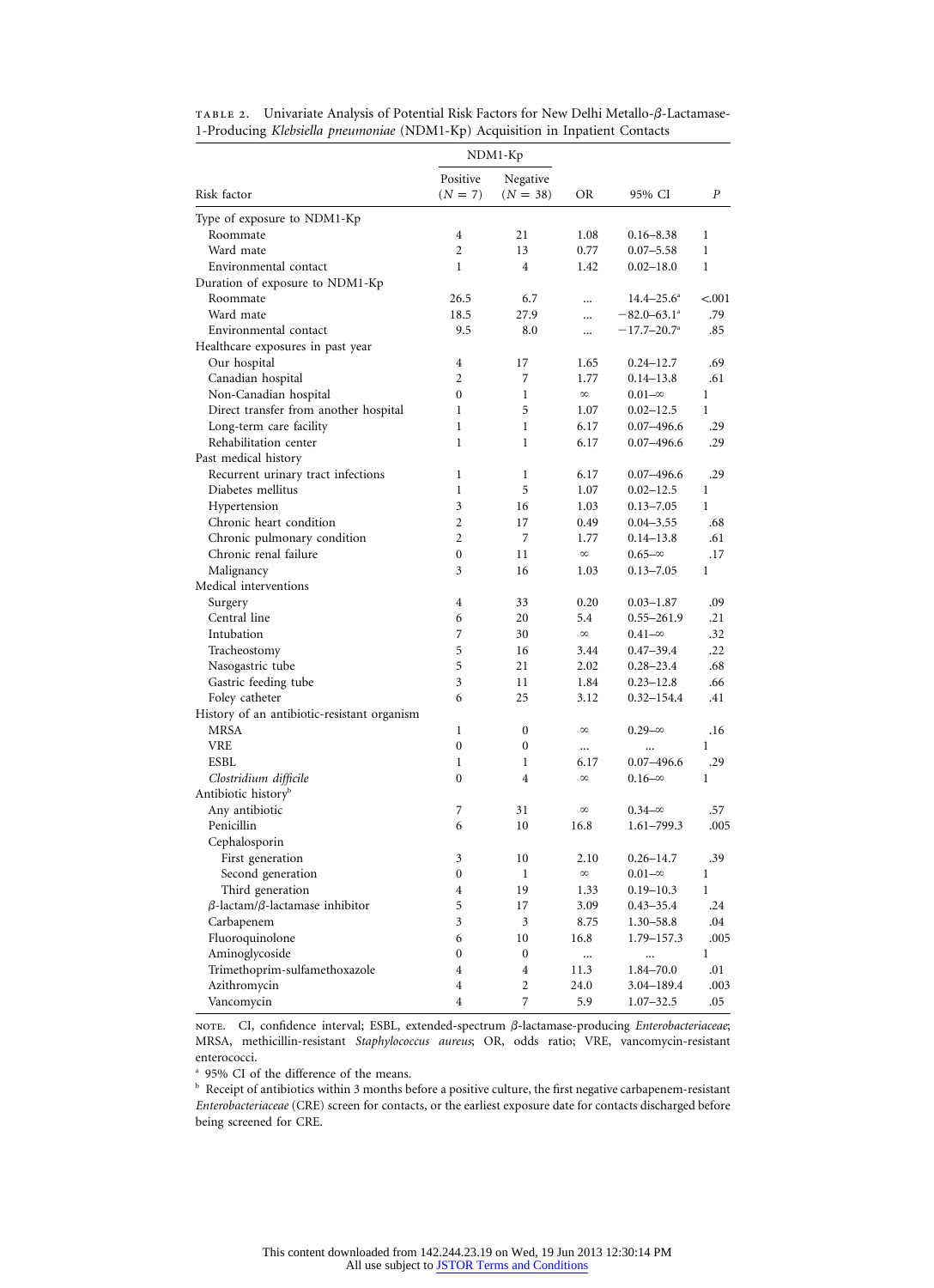(range, 27–299 days) after suspected exposure. The majority (8 patients) had only 1 follow-up negative screen, while 6 patients had 2 negative screens and 1 patient completed 3 weekly screens. If a patient was transferred to a long-term care home or a nursing home, the receiving institution was advised of the patient's status as a contact. Where possible, CRE screening was then completed at the receiving facility (1 patient).

Routine practices—including hand hygiene, compliance with contact precautions, and cleaning/disinfection standards—were reinforced. Hydrogen peroxide–based disinfectant was utilized for daily room cleaning/disinfection, with a second daily cleaning/disinfection of high-touch surfaces. Specialized equipment or equipment with materials not compatible with hydrogen peroxide were disinfected by steam cleaning. With NDM1-Kp identified in the handwashing sink of a patient room, further investigation identified healthcare workers using this sink to dispose of bath water and other liquids. This practice was stopped, and the sink was subsequently disinfected with hydrogen peroxide at sporocidal concentrations. However, because the sink cultures continued to grow NDM1-Kp, the sink and sink traps were replaced.

## discussion

The cluster of NDM1-Kp cases in our institution was the result of transmission of 2 distinct clones. Autochthonous acquisition of NDM-1-producing organisms has been described in nonendemic countries, including Canada.<sup>5,17</sup> Its identification in our center suggests a potentially higher burden of *bla*<sub>NDM-1</sub> in Ontario than previously appreciated, since 1 index case had no travel history to an endemic area. Active surveillance is now recommended by local provincial guidelines that recommend admission screening of any patient with a history of receipt of healthcare in an endemic region.<sup>18</sup> However, these recommendations may change over time as additional risk factors for CRE are identified.

Active surveillance of epidemiologic contacts is recommended after the identification of CRE by screening for asymptomatically colonized patients.<sup>9,19</sup> However, the optimal frequency and timing of screening of contacts is unknown. Although there was a long duration between acquisition and detection of NDM1-Kp in our study, this may be an overestimation, since routine screening was not conducted to determine the earliest date that NDM1-Kp could be clinically detected. In our experience, a single rectal swab for contacts was inadequate, since 4 patients (Table 1) were negative on initial screening but developed NDM1-Kp infection or colonization on subsequent screens without ongoing exposure to NDM1-Kp-positive patients. This may be due to a low burden of colonizing organism at the time of acquisition, to inadequately collected specimens, or to use of an imperfect screening test. Currently, there is no gold standard protocol for CRE rectal screening swabs.<sup>20,21</sup> With uncertainty regarding the most sensitive media for the detection of CRE, initial

false-negative results may have occurred. Chromogenic media designed for CRE appear to be able to detect CRE with high minimum inhibitory concentrations but may be less sensitive for low-level carbapenem resistance.<sup>21</sup> Further study of screening media, both chromogenic and nonchromogenic, is required to determine the optimal approach for routine laboratory detection of CRE in the absence of molecular detection assays.<sup>21,22</sup>

The role of the environment in transmission of CRE is uncertain, but transmission of *Klebsiella* spp. and *Pseudomonas aeruginosa* through environmental reservoirs has been described.23-25 Patient I acquired NDM1-Kp colonization after occupying the room of a previously positive patient, with no other NDM1-Kp-positive patient on the ward, suggesting an environmental source for transmission. This highlights the importance of maintaining meticulous cleaning and disinfection standards. Practices such as disposing fluids in handwashing sinks may potentially result in contamination of these surfaces and should be discouraged; biofilm production makes eradication of gram-negative organisms from sinks extremely difficult.<sup>24,25</sup>

Analysis of risk factors for the acquisition of NDM1-Kp in contacts identified a history of recent exposure to certain antibiotics and duration of roommate exposure to be significant. Because the mode of transmission for *Enterobacteriaceae* is primarily through direct contact, patients with close and prolonged exposure would be expected to be at higher risk. Nosocomial clusters of NDM-producing *Escherichia coli* and *K. pneumoniae* have been identified in nonendemic countries, $26,27$  including 1 report of transmission between 2 roommates in France.<sup>27</sup> Although roommates represented the highest risk in our study, transmission also occurred in ward mates and environmental contacts presumably via the hands of transiently colonized healthcare workers. We did not attempt to detect staff carriage of NDM1-Kp in this investigation.

A limitation of this study was the small sample size. The majority of NDM1-Kp contacts were discharged from the hospital before screening swabs could be taken, affecting the interpretation of potential risk factors for acquiring NDM1- Kp. This reflects the practical limitations involved in acutely managing a cluster of transmissions. The results, though, reflect previous experience with nosocomial transmission of CRE in nonendemic countries.<sup>27</sup> In addition, there is limited experience with the microbiologic workup of CRE environmental screens, and as discussed previously, the gold standard for CRE screening media has yet to be defined. As institutions acquire more experience with NDM-1-producing bacteria, standardization of practice will develop for the infection control of these organisms.

Although the isolation of NDM-1-producing organisms is currently a rare occurrence in Canadian healthcare settings, this cluster indicates that the prevalence of these organisms is increasing even in nonendemic regions and that prompt initiation of infection prevention and control practices is essential to prevent transmission. Contact precautions for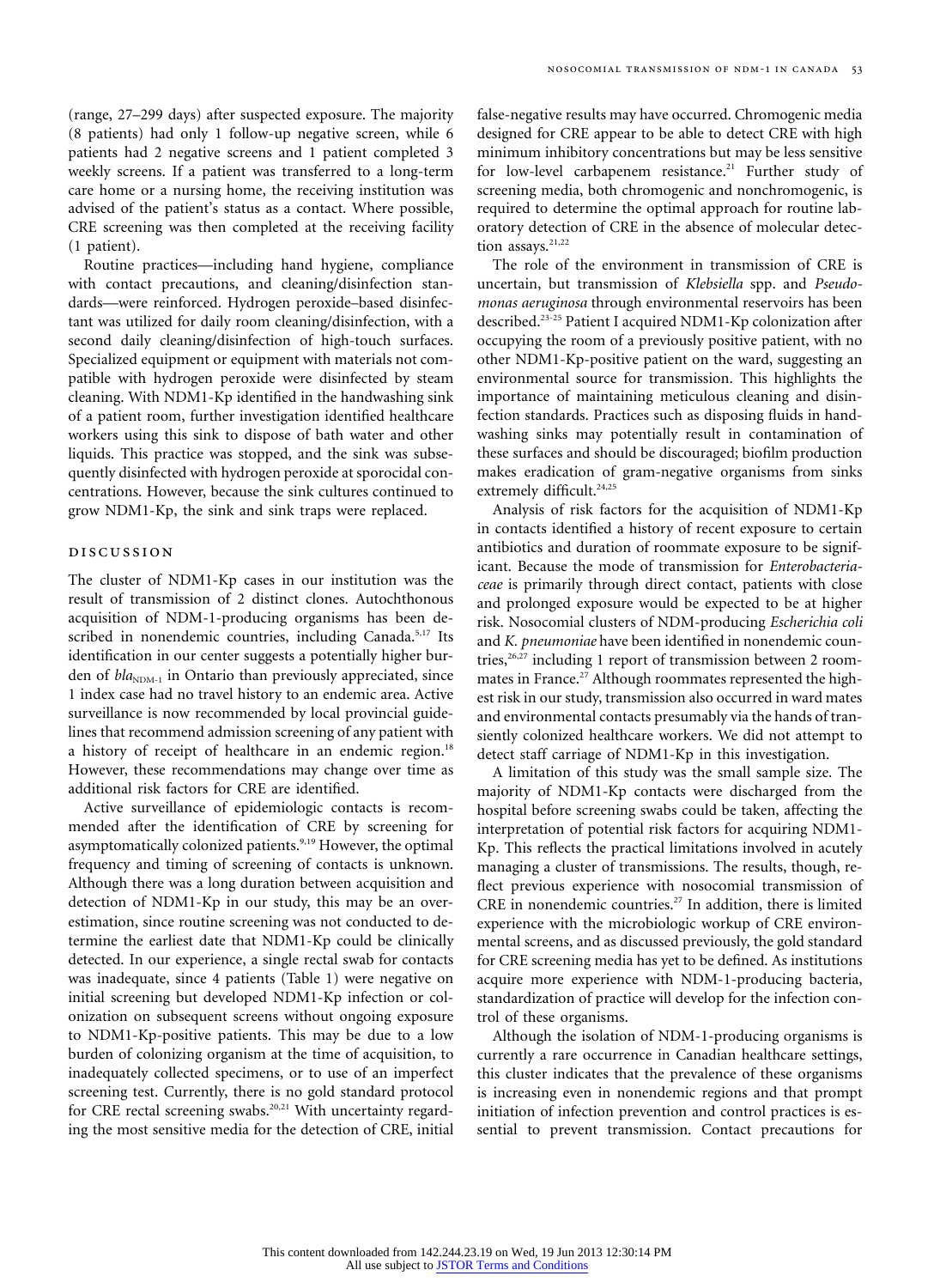NDM1-Kp-positive patients are necessary for the duration of admission, since carriage of NDM-1-producing organisms can persist.<sup>28</sup> Further investigation is required to determine the optimal frequency and timing of screening of in-hospital contacts of patients with NDM-1-producing organisms in order to reduce the risk of nosocomial transmission. With *Antimicrob Chemother* 2012;67:1359–1367. the implementation of several interventions—including the use of contact precautions for NDM1-Kp-positive patients, screening of inpatient contacts, flagging contacts for appropriate precautions on readmission, and careful environmental cleaning—no further transmission of NDM1-Kp has been identified in our institution since February 2012.

#### acknowledgments

*Potential conflicts of interest.* All authors report no conflicts of interest relevant to this article. All authors submitted the ICMJE Form for Disclosure of Potential Conflicts of Interest, and the conflicts that the editors consider relevant to this article are disclosed here.

Address correspondence to Andrew E. Simor, MD, Sunnybrook Health Sciences Centre, 2075 Bayview Avenue, Room B1 21, Toronto, Ontario M4N 3M5, Canada [\(andrew.simor@sunnybrook.ca\)](mailto:andrew.simor@sunnybrook.ca).

Presented in part: Association of Medical Microbiology and Infectious Disease Canada–Canadian Association for Clinical Microbiology and Infectious Diseases Annual Conference; Vancouver, Canada; May 3–5, 2012.

#### references

- → 1. Queenan AM, Bush K. Carbapenemases: the versatile beta-lactamases. *Clin Microbiol Rev* 2007;20:440–458.
- 2. Poirel L, Bonnin RA, Nordmann P. Analysis of the resistome of a multidrug-resistant NDM-1-producing *Escherichia coli* strain by high-throughput genome sequencing. *Antimicrob Agents Chemother* 2011;55:4224–4229.
- 3. Yong D, Toleman MA, Giske CG, et al. Characterization of a new metallo- $\beta$ -lactamase gene,  $bla_{NDM-1}$ , and a novel erythromycin esterase gene carried on a unique genetic structure in *Klebsiella pneumoniae* sequence type 14 from India. *Antimicrob* 19. Centers for Disease Control and Prevention. Guidance for con-*Agents Chemother* 2009;53:5046–5054.
- 4. Nordmann P, Naas T, Poirel L. Global spread of carbapenemaseproducing *Enterobacteriaceae*. *Emerg Infect Dis* 2011;17: 1791–1798.
- $\rightarrow$  5. Kus JV, Tadros M, Simor A, et al. New Delhi metallo- $\beta$ -lactamase-1: local acquisition in Ontario, Canada, and challenges in  $\rightarrow$  21. detection. *CMAJ* 2011;183:1257–1261.
- 6. Mulvey MR, Grant JM, Plewes K, Roscoe D, Boyd DA. New Delhi metallo-β-lactamase in *Klebsiella pneumoniae* and *Escherichia coli*, Canada. *Emerg Infect Dis* 2011;17:103–106.
- $\rightarrow$  7. Peirano G, Ahmed-Bentley J, Woodford N, Pitout JD. New Delhi $\rightarrow$  22. metallo-β-lactamase from traveler returning to Canada. *Emerg Infect Dis* 2011;17:242–244.
- 8. Tijet N, Alexander DC, Richardson D, et al. New Delhi metallo-23. Su LH, Leu HS, Chiu YP, et al. Molecular investigation of two b-lactamase, Ontario, Canada. *Emerg Infect Dis* 2011;17:306–307.
	- 9. Public Health Agency of Canada. *Guidance: Infection Prevention and Control Measures for Healthcare Workers in All Healthcare Settings: Carbapenem-Resistant Gram-Negative Bacilli*. Ottawa,

[.phac-aspc.gc.ca/nois-sinp/guide/ipcm-mpci/pdf/guide-eng.pdf.](http://www.phac-aspc.gc.ca/nois-sinp/guide/ipcm-mpci/pdf/guide-eng.pdf) Accessed January 9, 2012.

- 10. Mataseje LF, Bryce E, Roscoe D, et al. Carbapenem-resistant gram-negative bacilli in Canada 2009–10: results from the Canadian Nosocomial Infection Surveillance Program (CNISP). *J*
	- 11. Lowe C, Katz K, McGeer A, Muller MP; Toronto ESBL Working Group. Disparity in infection control practices for multidrugresistant *Enterobacteriaceae*. *Am J Infect Control* 2012;40: 836–839.
	- 12. Clinical and Laboratory Standards Institute (CLSI). *Performance Standards for Antimicrobial Susceptibility Testing: Twenty-First Informational Supplement*. Wayne, PA: CLSI, 2011:M100-S21.
- 13. Bradford PA, Bratu S, Urban C, et al. Emergence of carbapenemresistant *Klebsiella* species possessing the class A carbapenemhydrolyzing KPC-2 and inhibitor-resistant TEM-30  $\beta$ -lactamases in New York City. *Clin Infect Dis* 2004;39:55–60.
	- 14. European Committee on Antimicrobial Susceptibility Testing. *Breakpoint Tables for Interpretation of MICs and Zone Diameters*. Växjö, Sweden: European Society of Clinical Microbiology and Infectious Diseases, 2011. [http://www.eucast.org/fileadmin/src](http://www.eucast.org/fileadmin/src/media/PDFs/EUCAST_files/Disk_test_documents/EUCAST_breakpoints_v1.3_pdf.pdf) [/media/PDFs/EUCAST\\_files/Disk\\_test\\_documents/EUCAST](http://www.eucast.org/fileadmin/src/media/PDFs/EUCAST_files/Disk_test_documents/EUCAST_breakpoints_v1.3_pdf.pdf) [\\_breakpoints\\_v1.3\\_pdf.pdf.](http://www.eucast.org/fileadmin/src/media/PDFs/EUCAST_files/Disk_test_documents/EUCAST_breakpoints_v1.3_pdf.pdf) Accessed January 12, 2012.
	- 15. Pfizer Canada. *Product Monograph:* Pr*Tygacil: Tigecycline for Injection*. Kirkland, Quebec: Pfizer Canada, 2010.
- <sup>1</sup> 16. Ribot EM, Fair MA, Gautom R, et al. Standardization of pulsedfield gel electrophoresis protocols for the subtyping of *Escherichia coli* O157:H7, *Salmonella*, and *Shigella* for PulseNet. *Foodborne Pathog Dis* 2006;3:59–67.
- 17. Nordmann P, Couard JP, Sansot D, Poirel L. Emergence of an autochthonous and community-acquired NDM-1-producing *Klebsiella pneumoniae* in Europe. *Clin Infect Dis* 2012;54: 150–151.
	- 18. Provincial Infectious Diseases Advisory Committee. *Annex A: Screening, Testing and Surveillance for Antibiotic-Resistant Organisms (AROs)*. 3rd ed. Toronto, Ontario: Ontario Agency for Health Protection and Promotion, 2011. [http://www.oahpp.ca](http://www.oahpp.ca/resources/documents/pidac/Annex%20A%20-%20PHO%20template%20-%20REVISION%20-%202012Apr25.pdf) [/resources/documents/pidac/Annex%20A%20-%20PHO](http://www.oahpp.ca/resources/documents/pidac/Annex%20A%20-%20PHO%20template%20-%20REVISION%20-%202012Apr25.pdf) [%20template%20-%20REVISION%20-%202012Apr25.pdf.](http://www.oahpp.ca/resources/documents/pidac/Annex%20A%20-%20PHO%20template%20-%20REVISION%20-%202012Apr25.pdf) Accessed January 12, 2012.
	- trol of infections with carbapenem-resistant or carbapenemaseproducing *Enterobacteriaceae* in acute care facilities. *MMWR Morb Mortal Wkly Rep* 2009;58:256–260.
- <sup>2</sup> 20. Nordmann P, Poirel L, Walsh TR, Livermore DM. The emerging NDM carbapenemases. *Trends Microbiol* 2011;19:588–595.
	- 21. Gazin M, Paasch F, Goossens H, Malhotra-Kumar S; MOSAR WP2 and SATURN WP1 Study Teams. Current trends in culture-based and molecular detection of extended-spectrum-blactamase-harboring and carbapenem-resistant *Enterobacteriaceae*. *J Clin Microbiol* 2012;50:1140–1146.
	- Nordmann P, Girlich D, Poirel L. Detection of carbapenemase producers in *Enterobacteriaceae* using a novel screening medium. *J Clin Microbiol* 2012;50:2761–2766.
	- clusters of hospital-acquired bacteraemia caused by multiresistant *Klebsiella pneumoniae* using pulsed-field gel electrophoresis and in frequent restriction site PCR. *J Hosp Infect* 2000; 46:110–117.
- Ontario: Public Health Agency of Canada, 2011. [http://www-](http://www.phac-aspc.gc.ca/nois-sinp/guide/ipcm-mpci/pdf/guide-eng.pdf) 24. Lowe CF, Willey B, O'Shaughnessy A, et al. Outbreak of